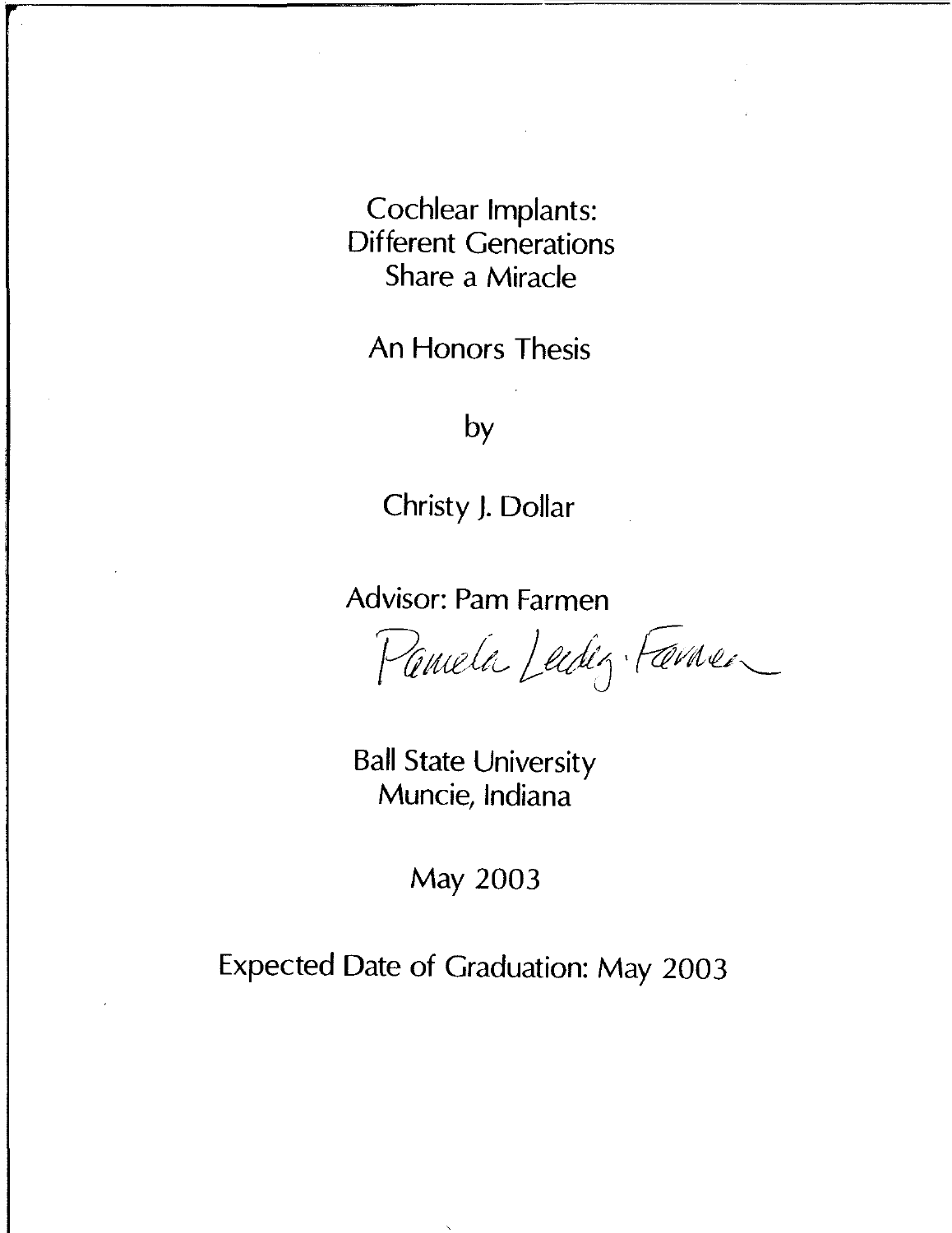#### **Abstract**

The completion of "Cochlear Implants: Different Generations Share a Miracle" brings journalism, photography, design, and audio together in an interactive multimedia presentation. The presentation tells three separate success stories of cochlear implant recipients. Each story consists of a slide show of still photographs accompanied by audio clips from interviews conducted with each recipient. Viewers can control the show by clicking on stop, play, rewind and main buttons. The emphasis of this project is the positive impact cochlear implants have on recipients of different generations. Not only is this a personal interest story, but it is also educational and informative for viewers. Hearing is something that many people take for granted. These individual's stories encourage the viewer with normal hearing to think about how precious and valuable the sense of hearing is. Conversely, these stories can give hope and information to those who are hearing impaired.

#### **Acknowledgments**

I would like to thank....

<Pam Farmen for being a helpful and willing advisor for my honors thesis. She has been encouraging throughout this project and throughout my educational journey at Ball State.

<Jennifer George-Palilonis for being a remarkable professor and sharing her knowledge of journalism and design. My design skills have not only assisted me in my honors thesis, but they have also provided me with a career in newspaper design.

<Larry Dailey for introducing me to interactive multimedia presentations and for being patient enough to teach me the basics of Flash. Without his training and guidance this project would have been a nightmare to execute.

< All three of the cochlear implant recipients that were kind enough to share their story with me. Wayne Ostrander, Leanna Ernst, and William Frentz were extremely wonderful to work with and cooperative in the making of my thesis project. I was fortunate enough to learn about the value of hearing from these three individuals.

<Peg Barry for taking the time to tell me about her job as a cochlear implant specialist. She provided me with an abundance of information on the topic along with reading materials about the implants. Her expertise helped me immensely in completing the research for this project.

\*Beth Carby for her assistance in collecting, editing, and digitizing audio. She was extremely helpful with technical and conceptual processes. She also provided me with the contacts and base information for completing this project.

<The Honors College for the opportunity to complete a thesis which allowed me to exercise my creative and technical abilities in the area of journalistic design. My honors experience as a whole has been a challenging and unique addition to my college career at Ball State.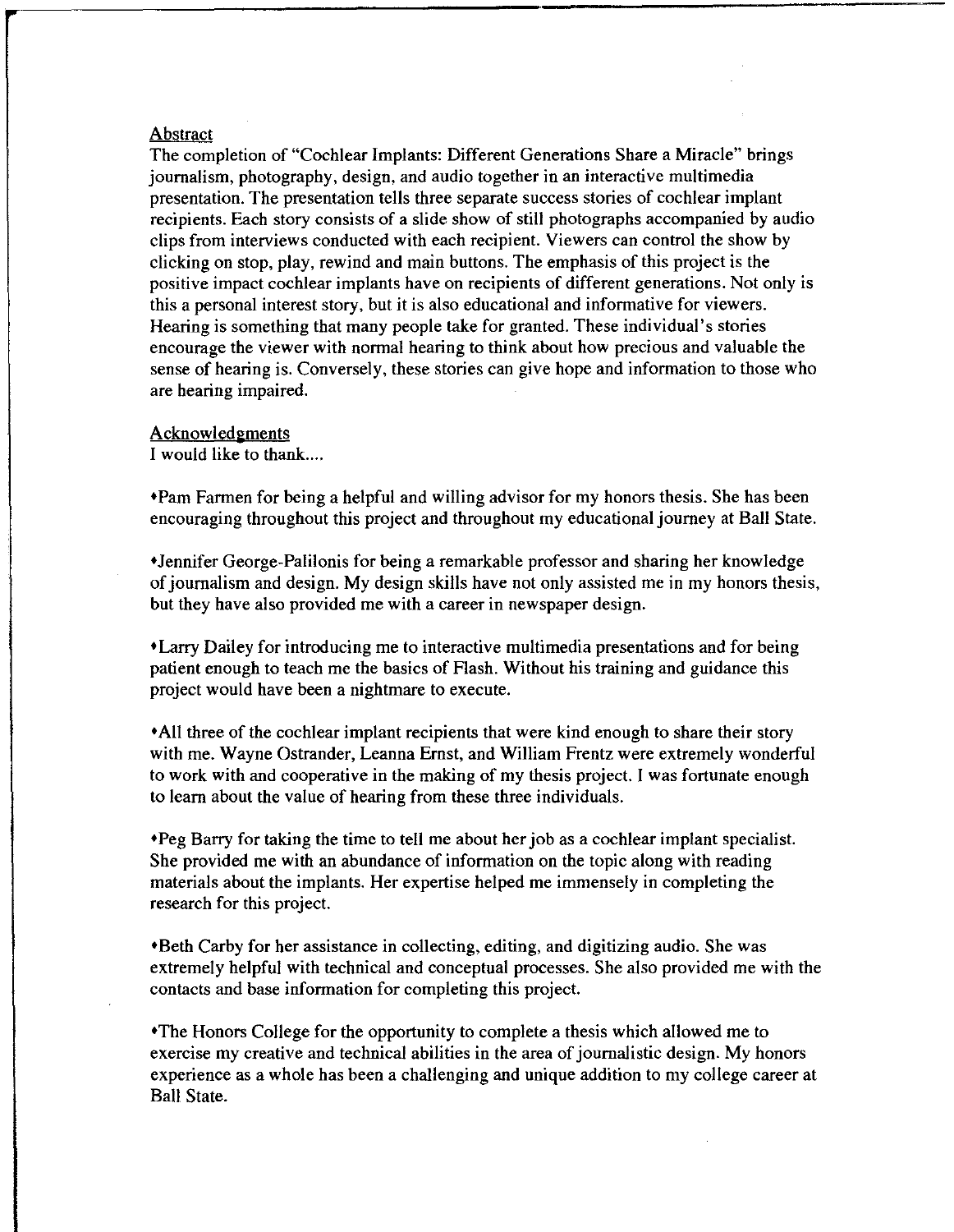### Cochlear Implants: Different Generations Share a Miracle

#### by Christy Dollar

#### Choices and Challenges

"Cochlear Implants: Different Generations Share a Miracle" was executed through a series of choices and challenges. First, the choice to present three stories was made in order to tell different perspectives from different generations. I wanted to show the implant experience through the eyes of a young child, a teenager, and an adult. This gives the viewer a higher chance to relate to one of the recipients through age similarity. The choice of presenting this information in an interactive slide show was made to give the viewer control over their experience. Using an audio element instead of text to accompany the photographs was done to give the story more accuracy and feeling. The specialist commentary button was used to provide viewers with background information on cochlear implants to better understand the recipients' stories and experiences. I included an acknowledgments button to give credit to those who helped me complete my honors thesis. I wanted viewers to know that a project like this takes help and assistance from all types of people with expertise in different skills. After thinking about all of these components, making all of these choices, and overcoming technical challenges, the result was the interactive storytelling presentation "Cochlear Implants: Different Generations Share a Miracle."

#### Why cochlear implants?

The use of the topic of cochlear implants was more of a coincidence than a choice. My roommate, Beth Carby, has a parent who works for a deaf school in Louisville, Kentucky.

 $\mathbf{1}$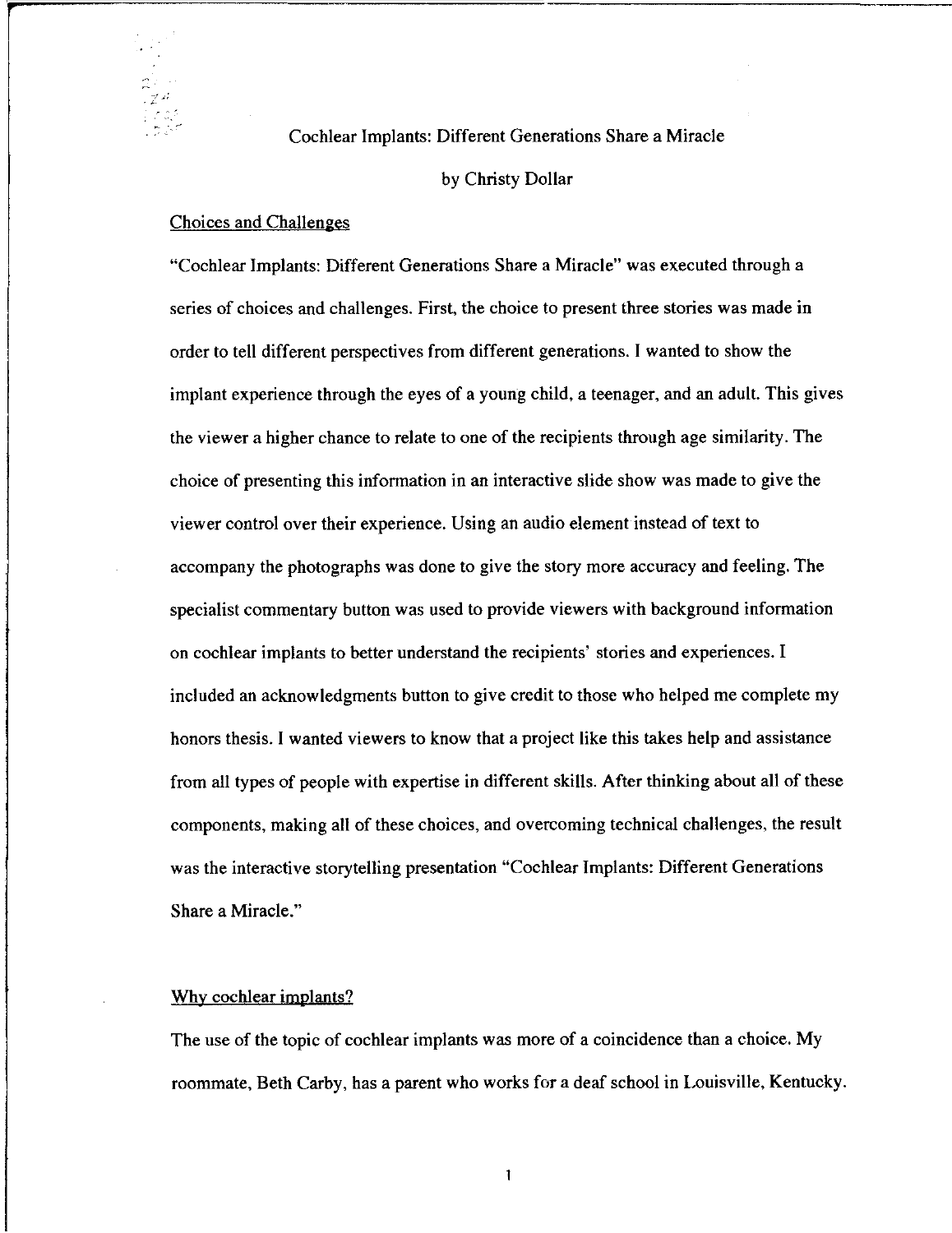Paula Carby, Beth's mother, works with deaf infants and toddlers in this facility. Through these contacts and Beth's help, I happened upon the topic of cochlear implants. Paula Carby shared her knowledge of how cochlear implants have changed people's lives by giving them what nature couldn't—the ability to hear. Learning just a few facts about cochlear implants, I became extremely interested in the subject. A little device that allows deaf people to hear their own voice along with everyday sounds is an extremely powerful invention. Realizing how much of an impact cochlear implants have on a person's life, I decided to devote my honors thesis to this topic.

#### The Cochlear Implant: A Small Miracle

An estimate of two million Americans cannot participate in everyday conversation or use the telephone due to profound hearing loss. In the early 1970's cochlear implants started providing these people with a technological alternative to nature's sense of hearing. Over the years, cochlear implants have improved so much that now most implant recipients are able to carry on conversations and hear everyday sounds they never thought they would be able to hear (Advanced Bionics Corporation). Cochlear implants have external and internal parts. The internal parts are surgically implanted under the skin. A microphone, a speech processor, and a transmitter make up the external parts. The microphone picks up sounds and carries them to the speech processor. The receiver and electrodes make up the implanted or internal parts. The receiver is behind the ear under the skin. It takes the signals from the transmitter and carries them to the electrodes that have been implanted into the cochlea. The electrodes stimulate the auditory nerve and the brain translates it as sound (American Speech-Language-Hearing Association). In actual time, this process

2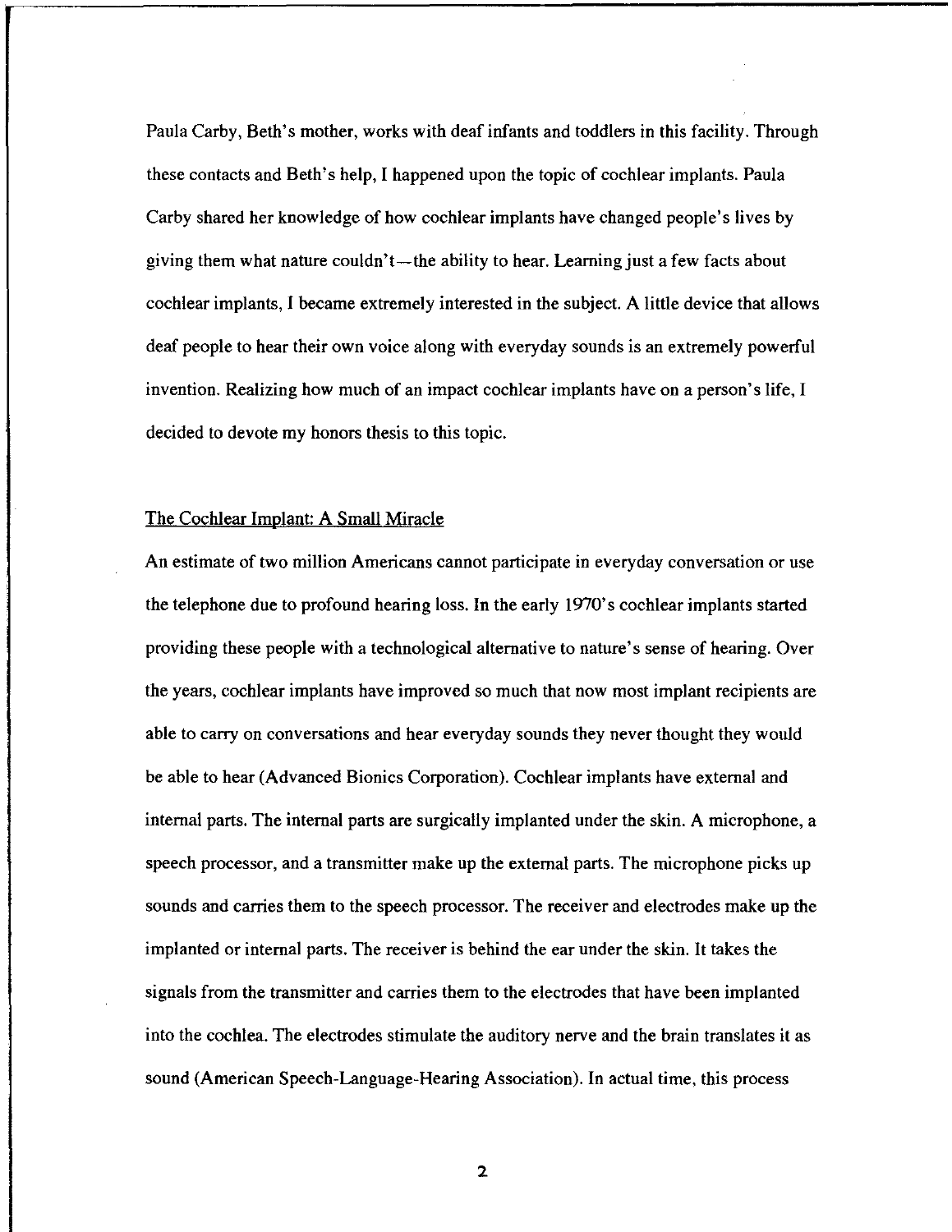happens so fast that the listener receives sound at the time it occurs (Advanced Bionics Corporation).

#### Who qualifies for an implant?

Cochlear implants are given to people who have profound hearing loss. Profound hearing loss for children 18 months or older is a loss greater than 90 decibels. For adults, profound hearing loss is a loss greater than 70 decibels. Most individuals with this much of a loss gain a small benefit from even the most powerful hearing aids. This hearing loss is caused by damaged hair cells in the cochlea (Advanced Bionics Corporation). The most common hearing loss is caused by damage to hair cells (Manning). When functioning normally, hair cells sway back and forth creating electrical impulses that are carried to the brain (Advanced Bionics Corporation).

#### Benefits and Results

There are over 70,000 cochlear implant recipients in the world and the number is rapidly growing. Of this 70,000, 28,000 are adults and children in the United States (Hear this Organization). After receiving cochlear implants, most adults talk on the phone, carry on conversations in person, have less social anxiety, and improve their interpersonal relationships. Children who receive implants have a much greater benefit due to the fact that communication and hearing is so important in early years of life. Children can start going to normal schools, communicate with other students, talk with their parents, and continue to learn at a normal rate after receiving implants (Advanced Bionics Corporation). Implants also have financial benefits. The cochlear implants cost from \$30

3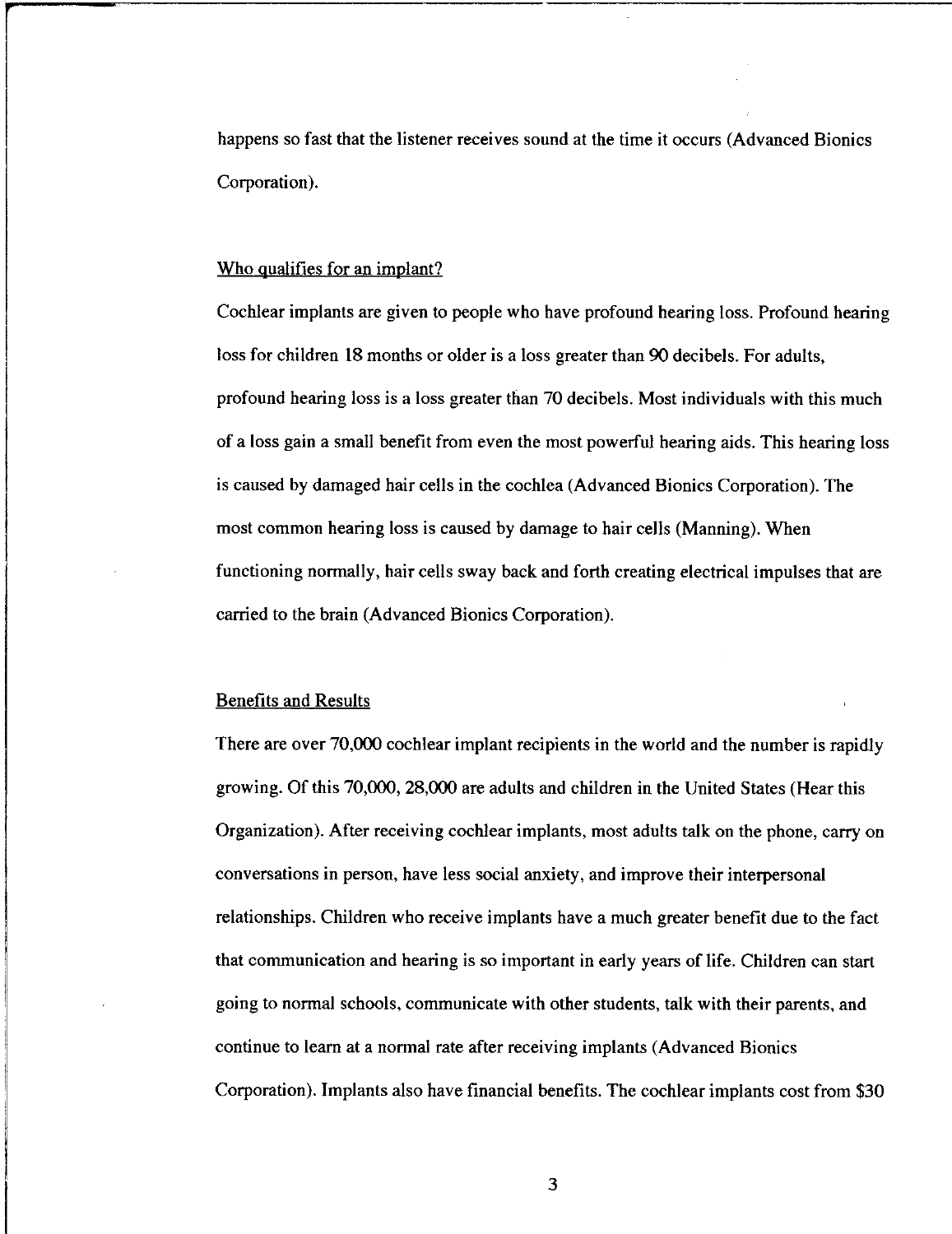to \$60 thousand dollars whereas the cost to society of someone who has profound deafness from childhood through the rest of their life is predicted to be over \$1 million dollars (Manning). Benefits for adults and children are explained and detailed in the stories told by the three implant recipients featured in the interactive multimedia presentation.

## Appreciative Conclusion

After conducting research, interviewing cochlear implant recipients, taking photos of implants, and speaking with a specialist, not only did I learn about hearing loss and cochlear implants, I also learned to appreciate my sense of hearing. I met three different people who are extremely thankful for the cochlear implant. A person with normal hearing takes advantage of the fact that they can hear somebody call their name. I was fortunate enough to speak with people who have been moved to tears after hearing a clock tick. These three people know the true value of hearing because they received cochlear implants.